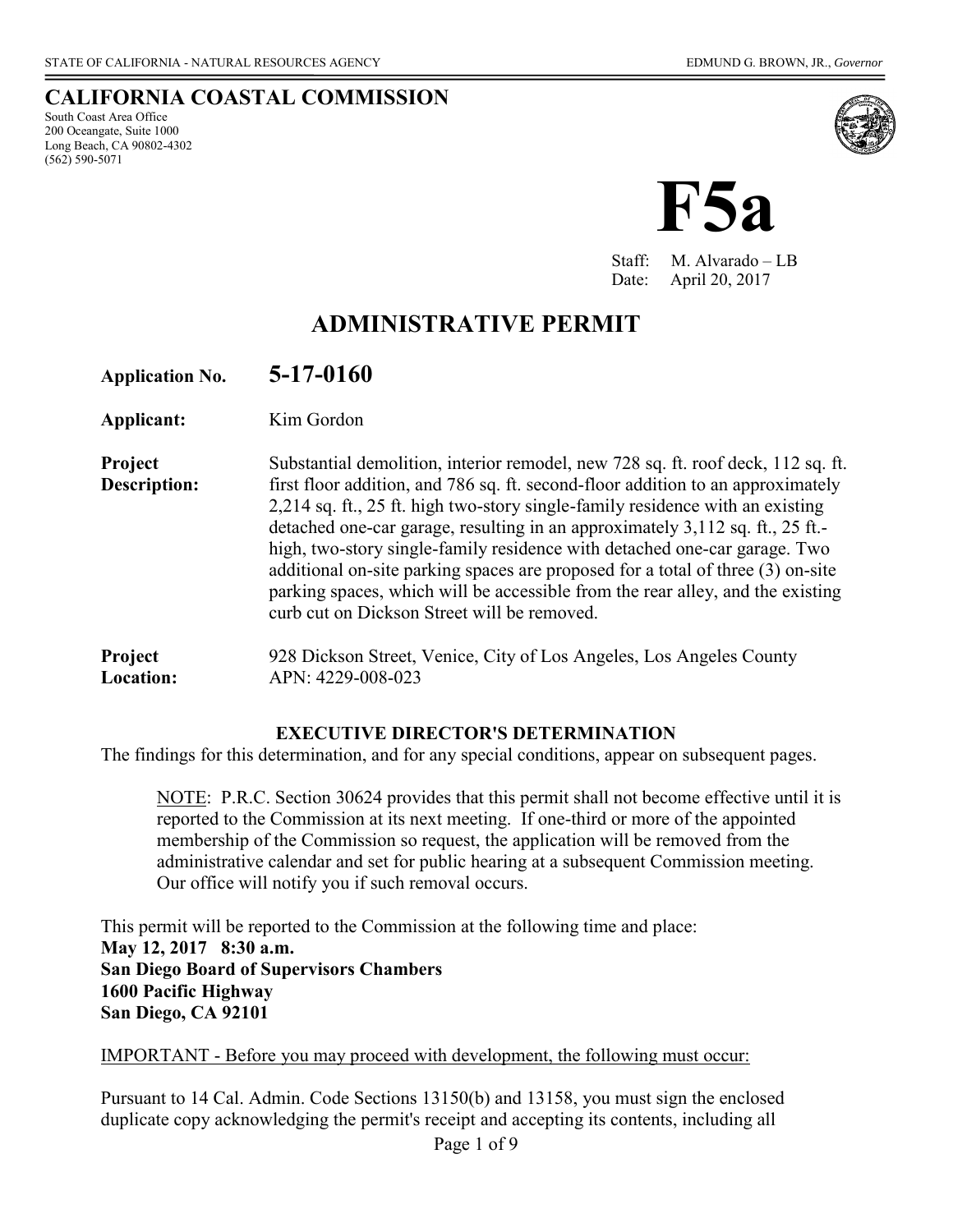conditions, and return it to our office. Following the Commission's meeting, and once we have received the signed acknowledgement and evidence of compliance with all special conditions, we will send you a Notice of Administrative Permit Effectiveness.

#### **BEFORE YOU CAN OBTAIN ANY LOCAL PERMITS AND PROCEED WITH DEVELOPMENT, YOU MUST HAVE RECEIVED BOTH YOUR ADMINISTRATIVE PERMIT AND THE NOTICE OF PERMIT EFFECTIVENESS FROM THIS OFFICE.**

 JOHN AINSWORTH Executive Director

By: Marlene Alvarado Coastal Program Analyst

## **STANDARD CONDITIONS**

This permit is granted subject to the following standard conditions:

- 1. **Notice of Receipt and Acknowledgment.** The permit is not valid and development shall not commence until a copy of the permit, signed by the permittee or authorized agent, acknowledging receipt of the permit and acceptance of the terms and conditions, is returned to the Commission office.
- 2. **Expiration.** If development has not commenced, the permit will expire two years from the date the Commission voted on the application. Development shall be pursued in a diligent manner and completed in a reasonable period of time. Application for extension of the permit must be made prior to the expiration date.
- 3. **Interpretation.** Any questions of intent or interpretation of any term or condition will be resolved by the Executive Director or the Commission.
- 4. **Assignment.** The permit may be assigned to any qualified person, provided assignee files with the Commission an affidavit accepting all terms and conditions of the permit.
- 5. **Terms and Conditions Run with the Land.** These terms and conditions shall be perpetual, and it is the intention of the Commission and the permittee to bind all future owners and possessors of the subject property to the terms and conditions.

**SPECIAL CONDITIONS:** See pages seven through eight.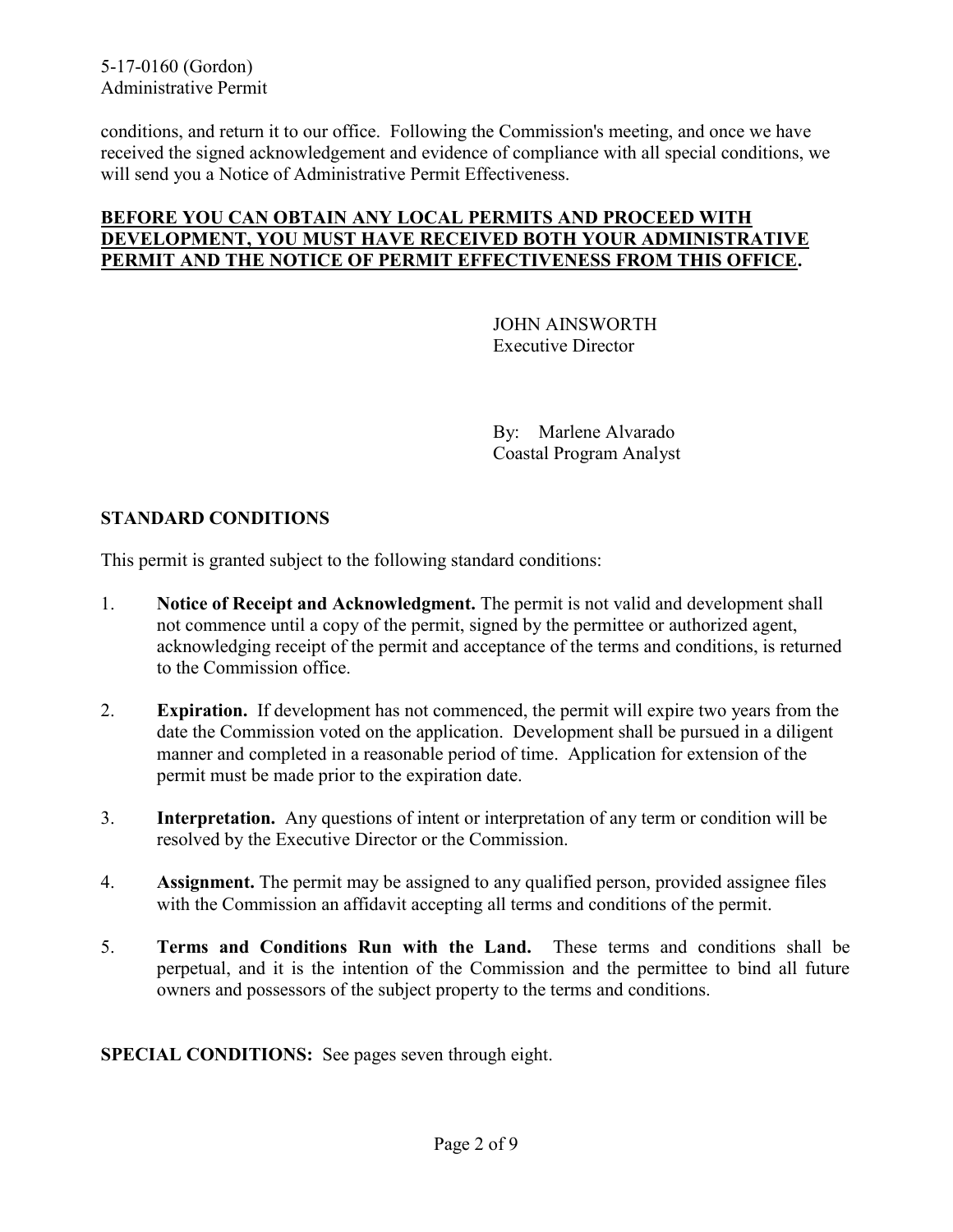### **EXECUTIVE DIRECTOR'S DETERMINATION (continued):**

The Executive Director hereby determines that the proposed development is a category of development, which, pursuant to PRC Section 30624, qualifies for approval by the Executive Director through the issuance of an Administrative Permit. Subject to Standard and Special Conditions as attached, said development is in conformity with the provisions of Chapter 3 of the Coastal Act of 1976 and will not have any significant impacts on the environment within the meaning of the California Environmental Quality Act. If located between the nearest public road and the sea, this development is in conformity with the public access and public recreation policies of Chapter 3.

## **FINDINGS FOR EXECUTIVE DIRECTOR'S DETERMINATION**

## **A. PROJECT DESCRIPTION**

The applicant proposes to substantially demolish and remodel the existing 2,214 sq. ft., 25 ft. high two-story single-family residence on a 5,400 sq. ft. lot at 928 Dickson Street in the Oxford Triangle subarea of Venice, Los Angeles **[\(Exhibit 1\)](https://documents.coastal.ca.gov/reports/2017/5/F5a/F5a-5-2017-exhibits.pdf)**. The proposed project consists of the demolition of approximately 46.5 percent of the existing exterior walls and 100 percent of the existing roof. The project also consists of an interior remodel with a 112 sq. ft. first-floor addition and 786 sq. ft. second-floor addition resulting in an approximately 3,112 sq. ft., 25 ft. high two-story single-family residence with a new 728 sq. ft. roof deck **[\(Exhibits](https://documents.coastal.ca.gov/reports/2017/5/F5a/F5a-5-2017-exhibits.pdf) 2 & 3)**. The existing detached one-car garage will remain (**[Exhibit 3](https://documents.coastal.ca.gov/reports/2017/5/F5a/F5a-5-2017-exhibits.pdf)**). Additionally, the proposal includes two (2) new on-site parking spaces within the rear yard setback adjacent to alley, and the existing curb cut on Dickson Street will be removed (**[Exhibit 3](https://documents.coastal.ca.gov/reports/2017/5/F5a/F5a-5-2017-exhibits.pdf)**). The proposed project includes rain gutters, downspouts, rain barrels, and permeable pavers consistent with Coastal Act requirements to minimize energy use and preserve water quality, and consistent with the City's adopted CALGreen standards and other City guidelines. Runoff will be diverted into permeable surfaces, toward the landscaped areas for percolation, and to the street drainage system. **Special Condition 1** and **Special Condition 2**  require the applicant to implement water quality and best management practices (BMP) measures, as well as, drought tolerant non-invasive landscaping in the event that new landscaping is installed.

Pursuant to Policy II.A.3 of the certified Venice Land Use Plan (LUP), a single-family residence on a lot of 35 ft. or more in width and adjacent to an alley is required to provide three (3) on-site parking spaces. This only applies to new residences and where more than 50 percent of the existing structure is removed and/or replaced, and the development is considered new development. The applicant proposes to maintain three on**-**site parking spaces — the existing one**-**car garage and the proposed two on-site parking spaces — accessed from a driveway at the rear alley, which is consistent with the standards of the LUP and with previous Commission actions in the area. All vehicular access will be taken from the alley.

Typically, the Commission looks at allowable land uses, density, and height when evaluating whether or not a project is visually compatible with the character of the neighborhood, along with the existing characteristics of the surrounding area. The project site is part of a developed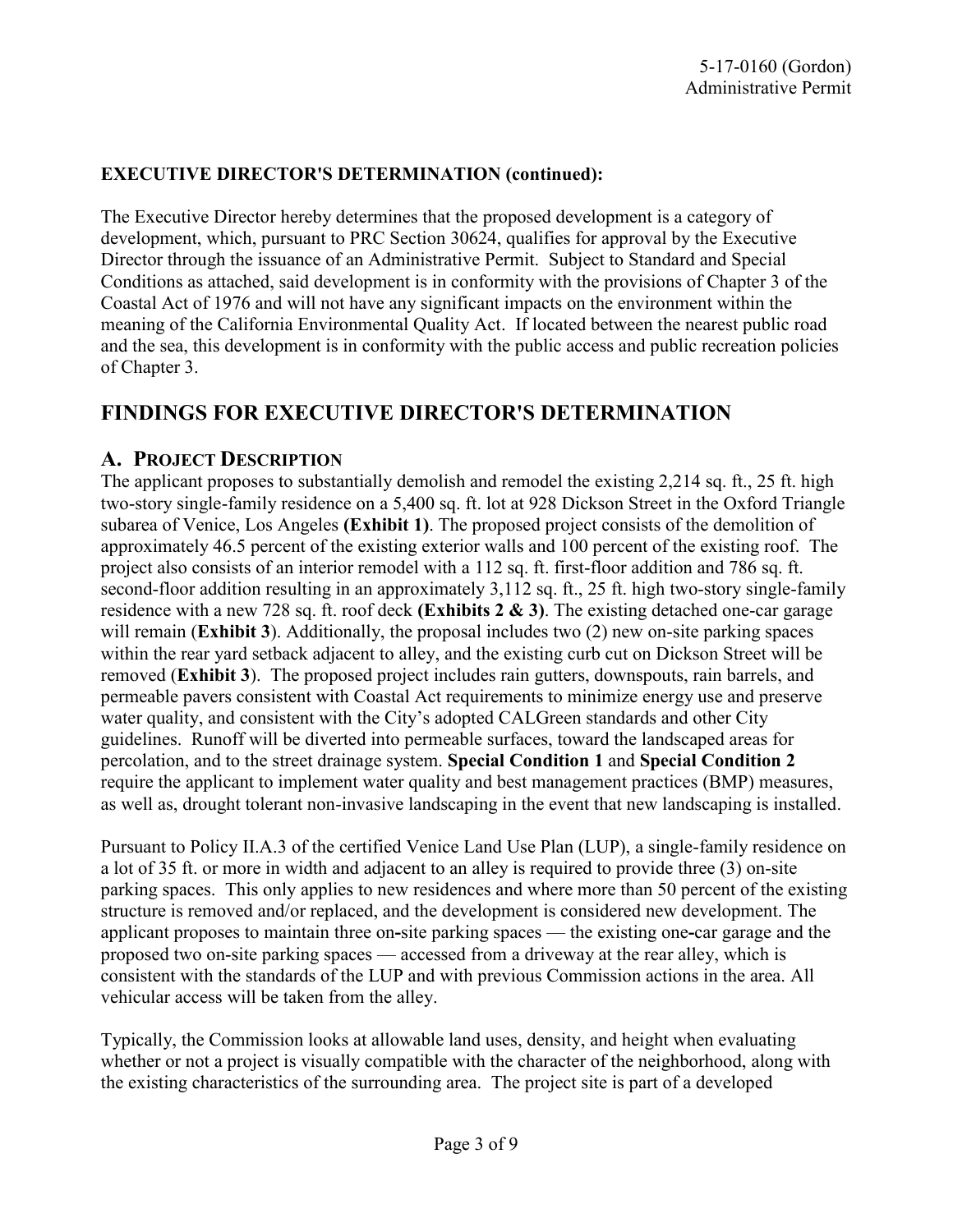residential neighborhood approximately 1.15-mile inland of the public beach and about  $\frac{1}{4}$ -mile inland of Marina del Rey waterfront, and is designated for single-family residential use by the Venice Land Use Plan and R1-1 by the Los Angeles Zoning Code. All the buildings along Dickson Street are residential structures. The Oxford Triangle neighborhood is comprised of an amalgam of new and old buildings, mostly one or two stories in height. Approximately 72 percent of the residential buildings along Dickson Street are two stories in height. The proposed project at 928 Dickson Street will result in an approximately 3,112 sq. ft., 25 ft. high, two-story single-family residence. The project is designed to be consistent with previous Commission actions in the Oxford Triangle neighborhood (see table below for past Commission actions in the surrounding area).

The City of Los Angeles has consistently limited new development in the project area to a height of 25 ft. (flat roof), or 30 ft. (varied roofline) measured above the fronting right-of-way. The proposed project conforms to the 30-ft. height limit of the LUP for varied rooflines with a maximum height of 25 ft. In addition, the proposal will maintain a stepped back second story design with a mixture of both flat and sloped rooflines. An approximately 80 sq. ft. roof access structure is proposed that will extend 42-in. above the roofline, which is allowed in the Venice certified LUP. Accordingly, both the City and the Commission permit roof access structures (no more than 100 sq. ft. in size) to exceed the flat roof height limit by no more than 10 feet if the scenic and visual qualities of the area are not negatively impacted. The Venice Specific Plan, which the Commission has not certified, also sets forth the same height limits as the certified Venice LUP. The project, as proposed, conforms to the mandated height limits in its neighborhood. Overall, the project is designed to be compatible with the residential character of the surrounding development.

| <b>Address</b>          | CDP No.            | Height<br>(f <sub>t</sub> ) | # of<br><b>Stories</b> | <b>Square</b><br>Footage |
|-------------------------|--------------------|-----------------------------|------------------------|--------------------------|
| 3024 Stanford Ave (SFR) | 5-16-0985          | $25*$                       | 2                      | 2,670                    |
| 3021 Stanford Ave (SFR) | 5-16-0685          | $25*$                       | 2                      | 2,702                    |
| 3104 Stanford Ave (SFR) | $5-01-035-X$       | 26                          | 2                      | 1,986                    |
| 3113 Yale Ave (SFR)     | 5-13-0543-W        | 30                          | 2                      | 2,669                    |
| 3007 Thatcher Ave (SFR) | 5-06-452-W         | 30                          | 3                      | 2,732                    |
| 3109 Thatcher Ave (SFR) | 5-08-080-W         | 30                          | 3                      | 2,544                    |
| 3111 Thatcher Ave (SFR) | $5 - 02 - 354 - W$ | 30                          | 3                      | 2,285                    |
| 3140 Thatcher Ave (SFR) | $5-06-162-W$       | $27*$                       | 2                      | 3,168                    |
| 3220 Thatcher Ave (SFR) | $5 - 06 - 265 - W$ | $28*$                       | $\mathcal{D}$          | 3,862                    |

Table 1. Recent past Commission actions within Oxford Triangle subarea in Venice.

\*roof access structure not included in height

The City has not designated the building as a historic resource within the community, and SurveyLA, which is used as guidelines for historic resources in the area, also does not consider the property a historic resource nor does any other inventory maintained by the local government, the State of California, or the United States Federal Government.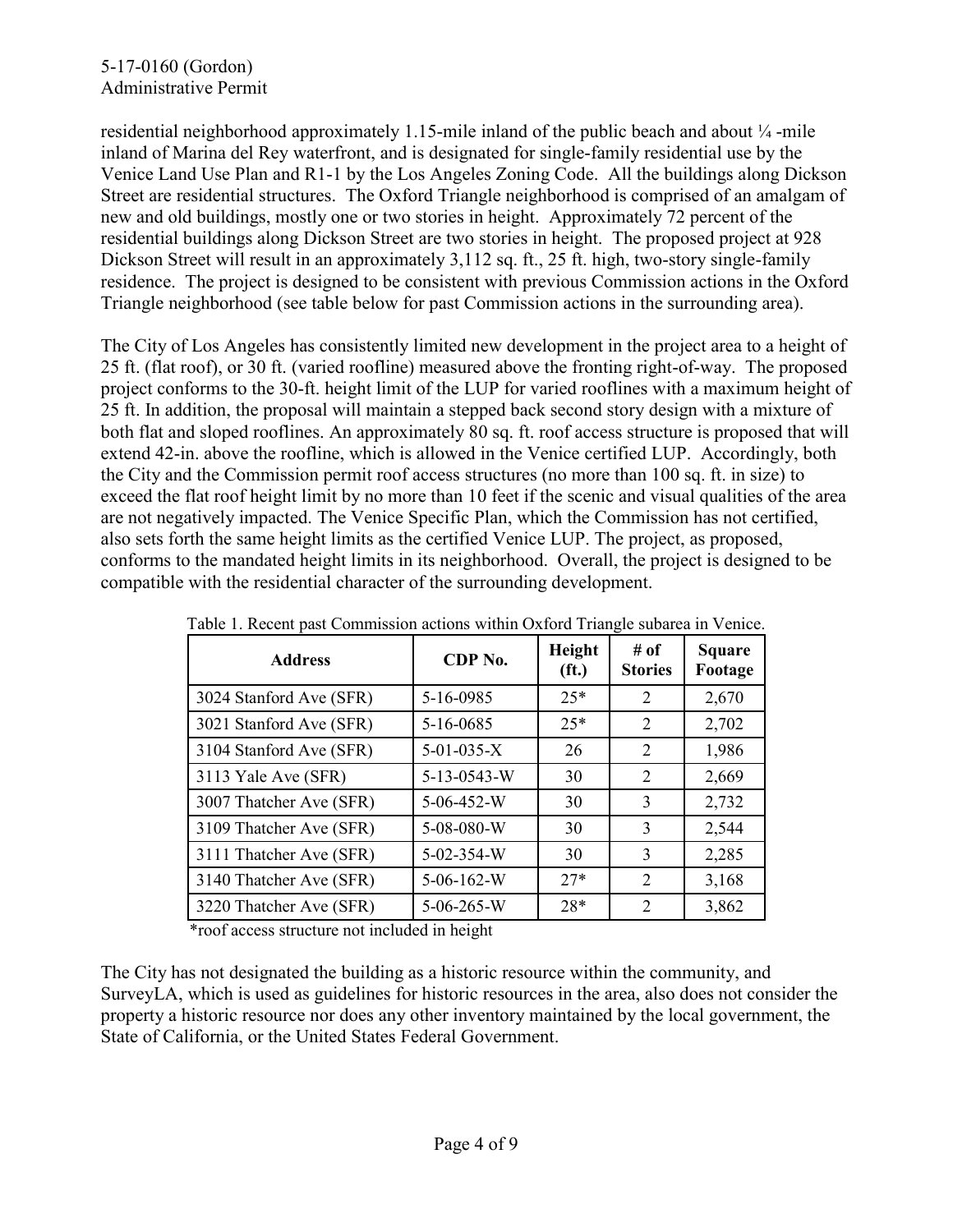Section 30601 of the Coastal Act provides details regarding the geographic areas where applicant must also obtain a coastal development permit from the Commission in addition to obtaining a local coastal development permit from the City. These areas are considered Dual Permit Jurisdiction areas. Coastal zone areas outside of the Dual Permit Jurisdiction areas are considered Single Permit Jurisdiction areas. Pursuant to Section 30600(b) of the Coastal Act, the City of Los Angeles has been granted the authority to approve or deny coastal development permits in both jurisdictions, but all of the City's actions are appealable to the Commission. In this case, the project site is within the Single Permit Jurisdiction area.

Pursuant to Section 30600(b) of the Coastal Act, the City of Los Angeles has opted to issue its own coastal development permits prior to certification of a Local Coastal Program (LCP) except for those permits eligible for issuance as administrative coastal development permits by the Executive Director under Section 30624. Section 30624 of the Coastal Act states in part:

(a) The commission shall provide, by regulation, for the issuance of coastal development permits by the executive director of the commission or, where the coastal development permit authority has been delegated to a local government pursuant to Section 30600.5, by an appropriate local official designated by resolution of the local government without compliance with the procedures specified in this chapter in cases of emergency, other than an emergency provided for under Section 30611, and for the following nonemergency developments: improvements to any existing structure; any single-family dwelling; any development of four dwelling units or less within any incorporated area that does not require demolition, and any other developments not in excess of one hundred thousand dollars (\$100,000) other than any division of land, and any development specifically authorized as a principal permitted use and proposed in an area for which the land use portion of the applicable local coastal program has been certified…

Local approval of the proposed project (i.e., the Venice Specific Plan) allows the applicant the option of applying to the Commission for a coastal development permit (CDP) rather than a local coastal development permit through the City. The Executive Director of the Coastal Commission may consider the issuance of an administrative coastal development permit for a proposed project pursuant to Section 30624 of the Coastal Act. If the project is not one of the above mentioned categories of development, or the development raises significant environmental/coastal issues, such issues cannot be appropriately addressed on the Commission's administrative permit process and must be addressed by the City through its local coastal development permit process.

In this case, the proposed project has received the appropriate approvals from the local government and qualifies for the Commission's Administrative Calendar. The Venice Neighborhood Council recommended approval of the proposed development by a vote of 12-2-2 on December 20, 2016. The proposed development received Venice Coastal Zone Specific Plan Director of Planning Signoff on April 5, 2016 (DIR-2017-415-VSO) from the City of Los Angeles Department of City Planning. The VSO was revised on March 20, 2017, and again on April 4, 2017.

**Special Condition 3** is imposed to ensure the applicant carries out the development in strict compliance with the proposal as set forth in this application for permit No. 5-17-0160 and to ensure that the three on-site parking spaces are maintained.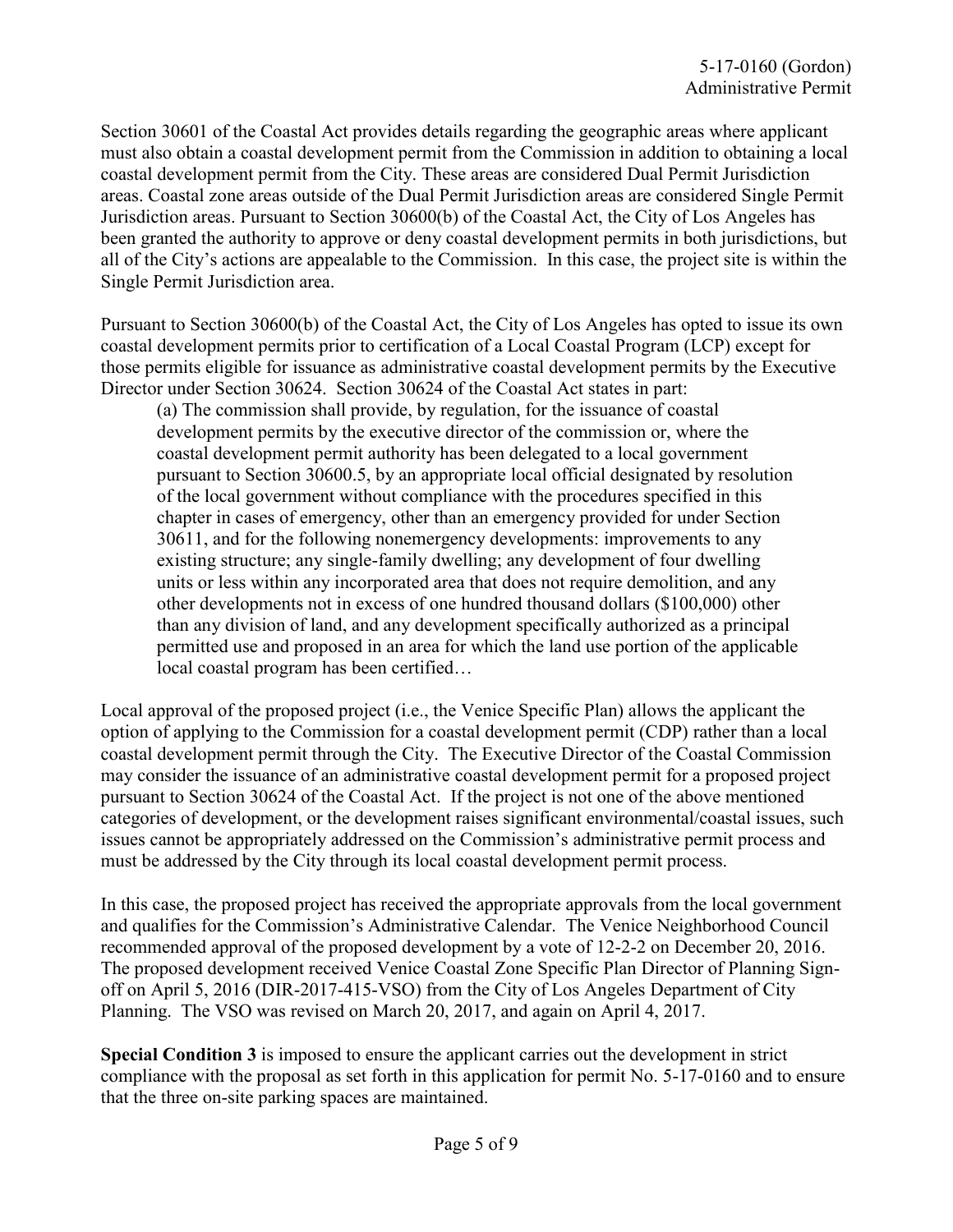#### 5-17-0160 (Gordon) Administrative Permit

Therefore, the proposed project, as conditioned, is consistent with Chapter 3 policies of the Coastal Act and previous Commission approvals, and will not prejudice the City's ability to prepare an LCP.

## **B. PUBLIC ACCESS**

The proposed development will not affect the public's ability to gain access to, and/or to make use of, the coast and nearby recreational facilities. Therefore, as proposed the development conforms with Sections 30210 through 30214, Sections 30220 through 30224, and 30252 of the Coastal Act.

## **C. WATER QUALITY**

The proposed development has a potential for a discharge of polluted runoff from the project site into coastal waters. The development, as proposed and as conditioned, incorporates best management practices (BMPs) to minimize the effect of construction and post-construction activities on the marine environment. These BMPs include, but are not limited to, the appropriate management of equipment and construction materials, reducing runoff through the use of rain barrels and permeable surfaces, the use of non-invasive drought tolerant vegetation to reduce and treat the runoff discharged from the site, and for the use of post-construction best management practices to minimize the project's adverse impact on coastal waters, as imposed in **Special Condition 1** and **Special Condition 2**. Therefore, the Commission finds that the proposed development, as conditioned, conforms with Sections 30230 and 30231 of the Coastal Act regarding the protection of water quality to promote the biological productivity of coastal waters and to protect human health.

## **D. DEVELOPMENT**

A single-family residence consists of many components that can be measured, such as: the foundation, plumbing, electrical, walls, floor, and/or roof of the structure. The project plans must indicate the amount of demolition and augmentation that is necessary to build the proposed project. If 50 percent or more of the total of these components are being replaced, then the project must obtain a coastal development permit pursuant to Section 30600(a) of the Coastal Act. Typically, the addition of a second-story to a one-story house would necessitate a coastal development permit because the amount of construction required to support the additional weight of a new level would often require substantial reconstruction/reinforcement of the first-floor load bearing walls, often with steel framing, and/or a new foundation, and removal of the existing roof. Even if the plans do not indicate replacement of floors and walls, the City building inspector may require replacement of these components for safety reasons. For example, when an older house is enlarged from one story to two-story, more than fifty percent of the components may need to be replaced due to termite infestation and/or dry rot, which are typical of Southern California homes.

In this case, the applicant's proposal includes an estimated 46.5 percent demolition of the exterior walls and 100 percent replacement of the roof of the existing 2,214 sq. ft., two-story single-family residence constructed in 1952, which exceeds the threshold for new development. Although the subject residence is already partially two-stories, the applicant is proposing a substantial second story addition over a large portion of the residence that is only one-story. In addition, the age of the existing structure indicates that there may be underlying issues that could potentially increase the amount of demolition from what is proposed on the submitted plans. The Commission requires coastal development permits for projects that result in the demolition of more than 50 percent of the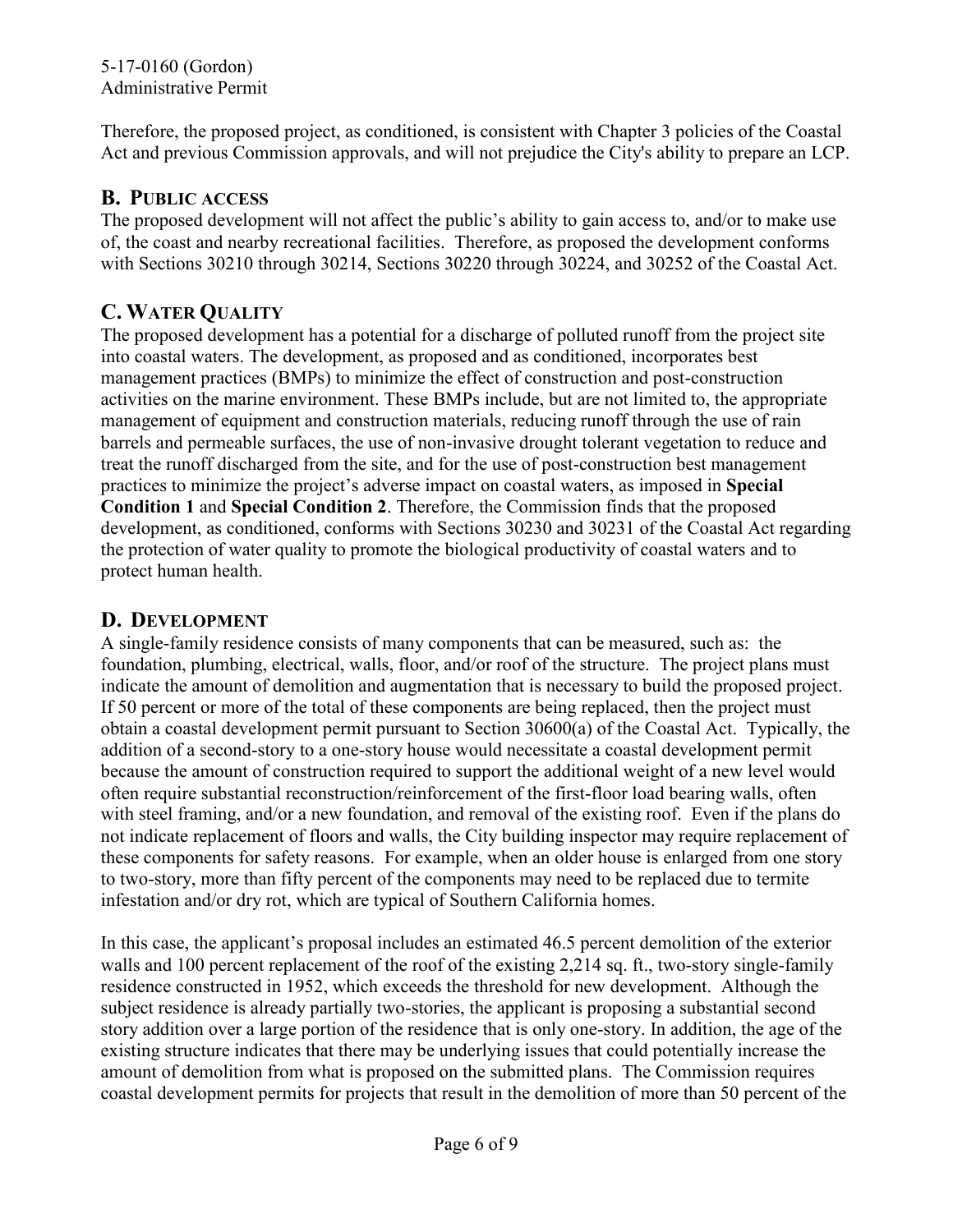existing structure, substantial but unknown amount of demolition or full demolition of the structure. By approving a coastal development permit for projects that include substantial demolition, the Commission acknowledges that because of unforeseen issues (such as those described above) the amount of demolition of a structure could change from the approved demolition plans. Therefore, with the approval of this coastal development permit, the Commission acknowledges that because of the age of the existing structure at 928 Dickson Street, potentially more than the proposed demolition might occur and this permit does not limit the amount of demolition on the site. In the end, the amount of demolition has no bearing on the review of the proposed resulting structure. Rather the proposed plans for the final structure are reviewed for conformity with the standards and policies set forth in the certified Venice LUP and the Coastal Act.

As proposed, the development is located within an existing developed area and is compatible with the character and scale of the surrounding area. The project provides adequate parking based on the Commission's typically applied standards. Therefore, as proposed, the development conforms with Sections 30250, 30251, 30252 and 30253 of the Coastal Act.

## **E. LOCAL COASTAL PROGRAM**

Coastal Act section 30604(a) states that, prior to certification of a local coastal program (LCP), a coastal development permit can only be issued upon a finding that the proposed development is in conformity with Chapter 3 of the Act and that the permitted development will not prejudice the ability of the local government to prepare an LCP that is in conformity with Chapter 3. The Venice Land Use Plan was certified by the Commission on June 14, 2001 and is advisory in nature and may provide guidance. The proposed development is consistent with Chapter 3 of the Coastal Act and with the certified Land Use Plan for the area. Approval of the project as proposed will not prejudice the ability of the local government to prepare an LCP that is in conformity with the provisions of Chapter 3 of the Coastal Act.

## **F. CALIFORNIA ENVIRONMENTAL QUALITY ACT (CEQA)**

There are no feasible alternatives or additional feasible mitigation measures available that would substantially lessen any significant adverse effect that the activity may have on the environment. Therefore, the proposed project is the least environmentally damaging feasible alternative and can be found consistent with the requirements of the Coastal Act to conform to CEQA.

# **SPECIAL CONDITIONS**

This permit is granted subject to the following special conditions:

- 1. **Construction Responsibilities and Debris Removal.** By acceptance of this permit, the applicants agree that the permitted development shall be conducted in a manner that protects water quality pursuant to the implementation of the following BMPs:
	- a) No construction or demolition materials, equipment, debris, or waste will be placed or stored where it may be subject to wind or rain erosion and dispersion.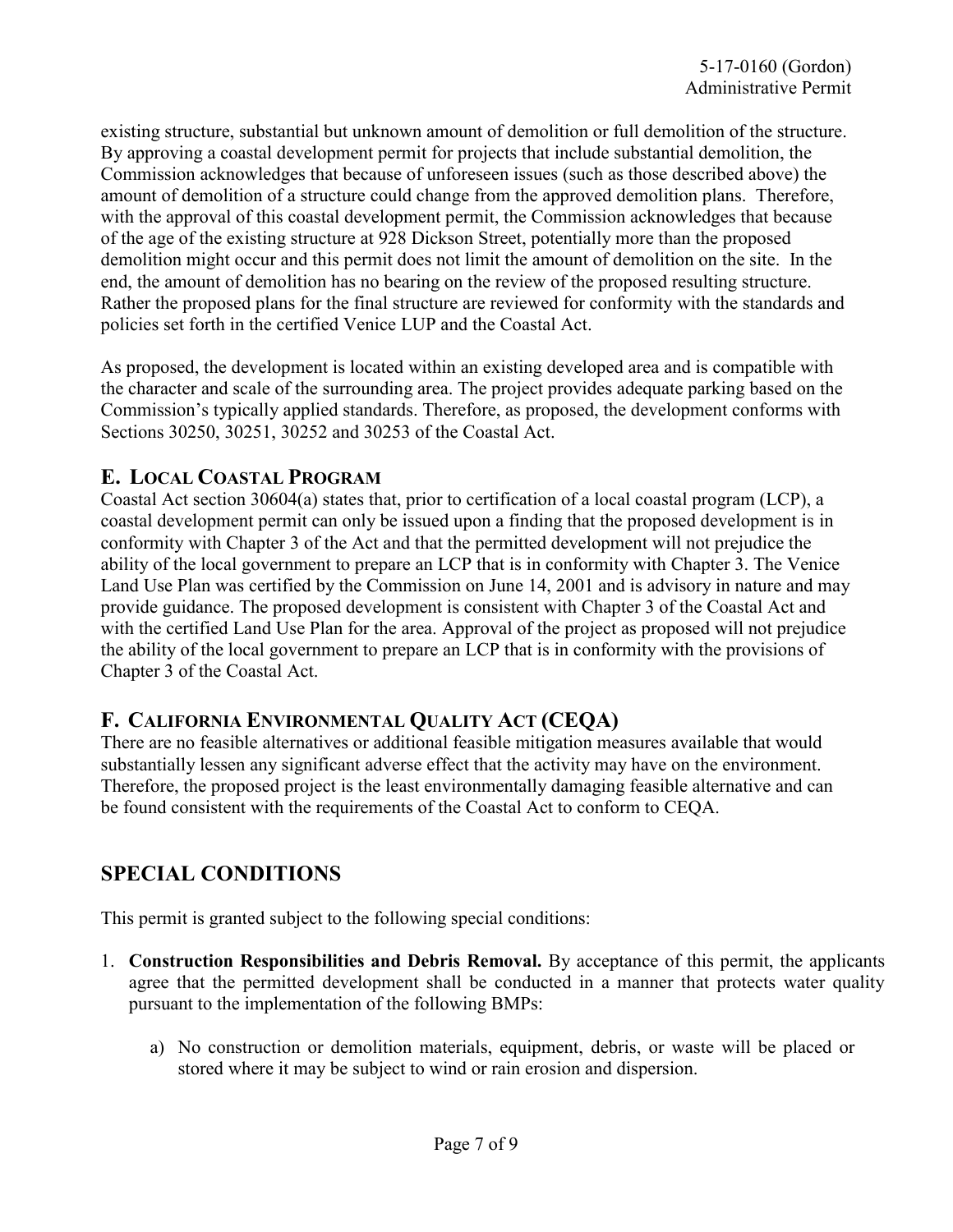- b) All grading and excavation areas shall be properly covered and sandbags and/or ditches shall be used to prevent runoff from leaving the site, and measures to control erosion must be implemented at the end of each day's work.
- c) Washout from concrete trucks shall be disposed of at a controlled location not subject to runoff into coastal waters or onto the beach, and more than fifty feet away from a storm drain, open ditch or surface waters.
- d) Any and all demolition/construction material shall be removed from the site (via the alley only) within ten days of completion of demolition/construction and disposed of at an appropriate location. If the disposal site is located within the coastal zone, a coastal development permit or an amendment to this permit shall be required before disposal can take place.
- e) Erosion control/sedimentation Best Management Practices (BMPs) shall be used to control sedimentation impacts to coastal waters during construction. BMPs shall include, but are not limited to: placement of sand bags around drainage inlets to prevent runoff/sediment transport into the sea.
- f) Any spills of construction equipment fluids or other hazardous materials shall be immediately contained on-site and disposed of in an environmentally safe manner as soon as possible.
- g) During construction of the project, no runoff, site drainage or dewatering shall be directed from the site into any street, alley or storm drain, unless specifically authorized by the California Regional Water Quality Control Board.

#### 2. **Landscaping − Drought Tolerant, Non-Invasive Plants.**

- A. Vegetated landscaped areas shall only consist of native plants or non-native drought tolerant plants, which are non-invasive. No plant species listed as problematic and/or invasive by the California Native Plant Society (http://www.CNPS.org/), the California Invasive Plant Council (formerly the California Exotic Pest Plant Council) (http://www.cal-ipc.org/), or as may be identified from time to time by the State of California shall be employed or allowed to naturalize or persist on the site. No plant species listed as a "noxious weed" by the State of California or the U.S. Federal Government shall be utilized within the property. All plants shall be low water use plants as identified by California Department of Water Resources (See: [http://www.water.ca.gov/wateruseefficiency/docs/wucols00.pdf\)](http://www.water.ca.gov/wateruseefficiency/docs/wucols00.pdf).
- B. Use of reclaimed water for irrigation is encouraged. If using potable water for irrigation, only drip or microspray irrigation systems may be used. Other water conservation measures shall be considered, such as weather based irrigation controllers.
- 3. **Permit Compliance.** Coastal Development Permit 5-17-0160 authorizes the proposed development described herein, including, but not limited to, the major remodel of the singlefamily residence. The applicants shall maintain three (3) parking spaces on-site over the life of the approved development. All development must occur in strict compliance with the proposal as set forth in the application, subject to the special conditions.